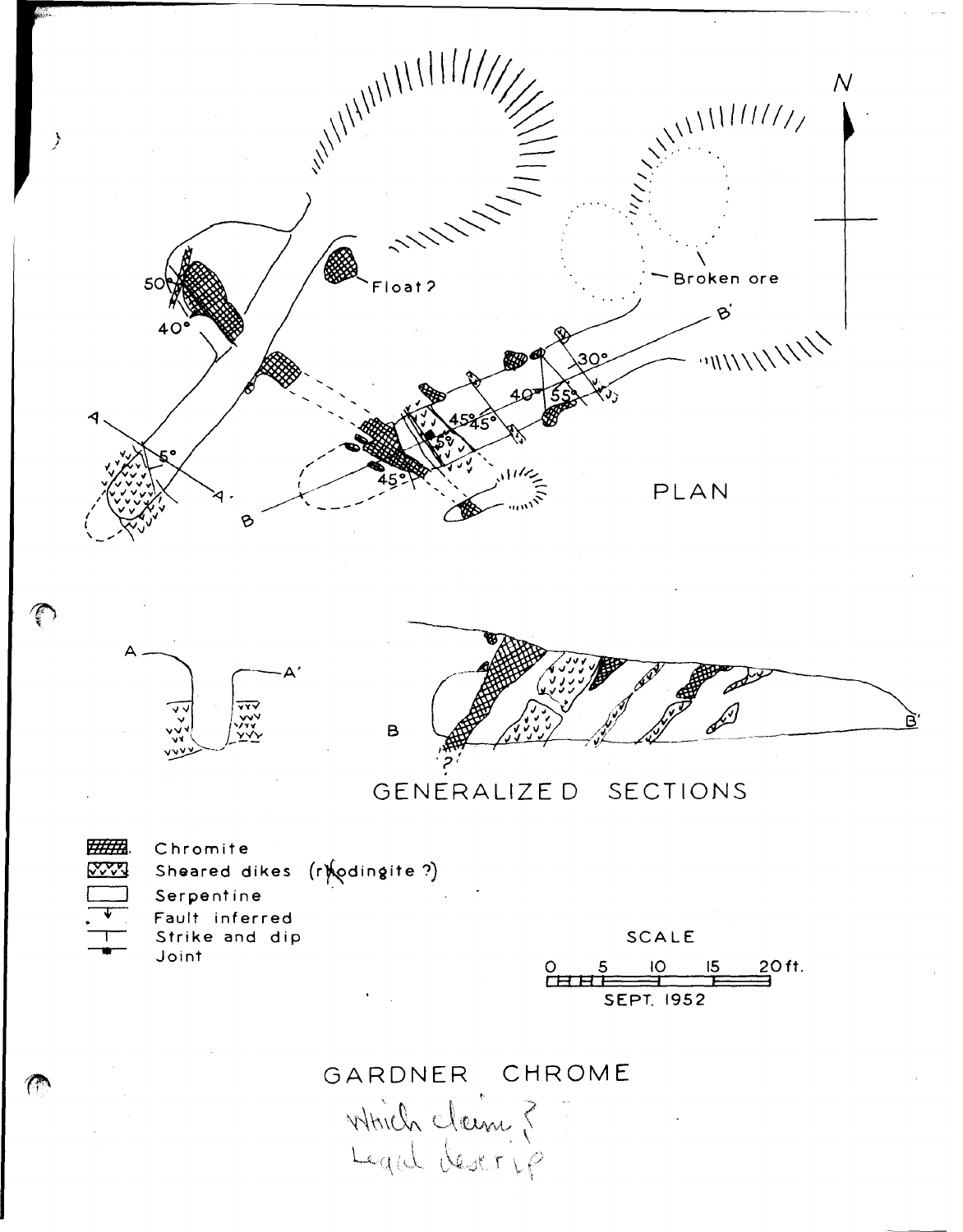

Serpentine; altered dunite and saxonite Sheared dikes (Ryodingite)

Dump  $\gamma_{\rm UV}$ 

 $\begin{bmatrix} 1 & 1 \\ 1 & 1 \\ 1 & 1 \end{bmatrix}$ 

 $\blacklozenge$ 

Tunnel  $\subset$ 

Inferred fault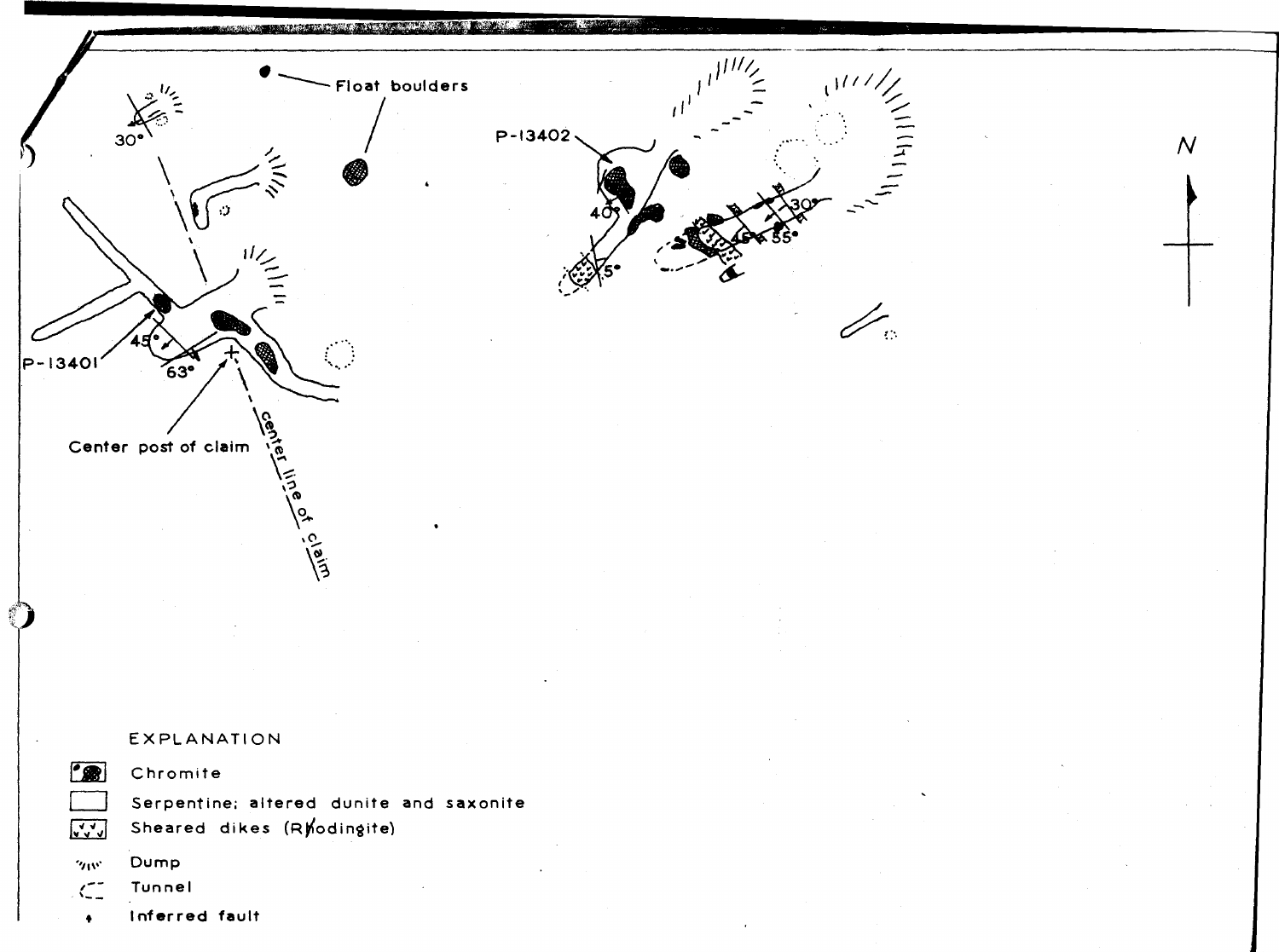## CHETCO LAKE CHROMITE DEPOSIT



 $\circ$ 1  $\bar{2}$  $\overline{\mathbf{3}}$  $4$ 5 feet

 $\Delta$ 

 $\lambda$ 

 $\mathcal{A}$ 

 $\Delta$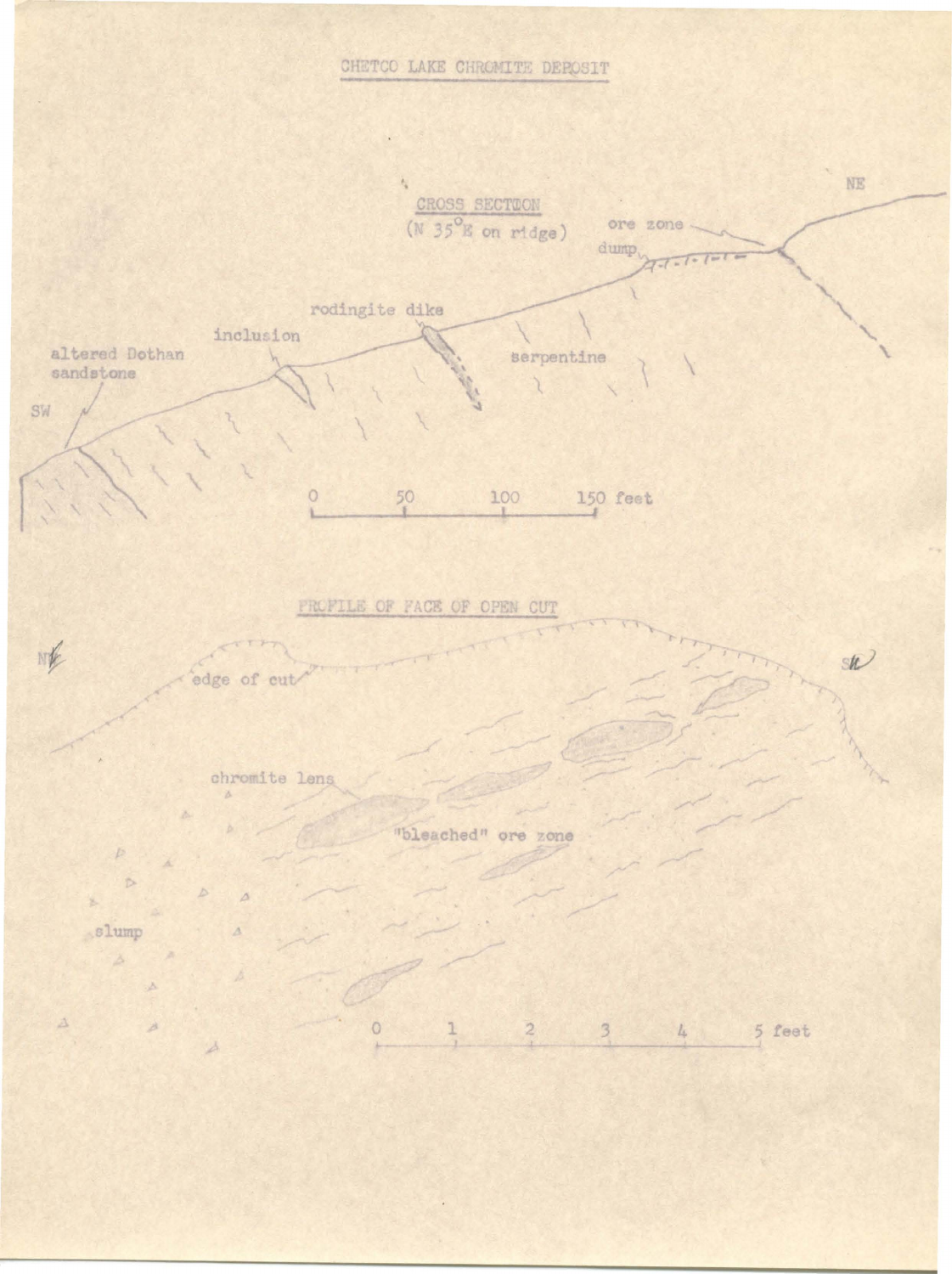## GARDNER CHROME MINE

Brunton & pace survey, Fourth of July Claim, NW/NE Sec. 10, T.39S., R.I. Curry County, Chetco Mining District. C.I. 10', Datum assumed. Sept. 1954. By L. Ramp & R.D. Bentley